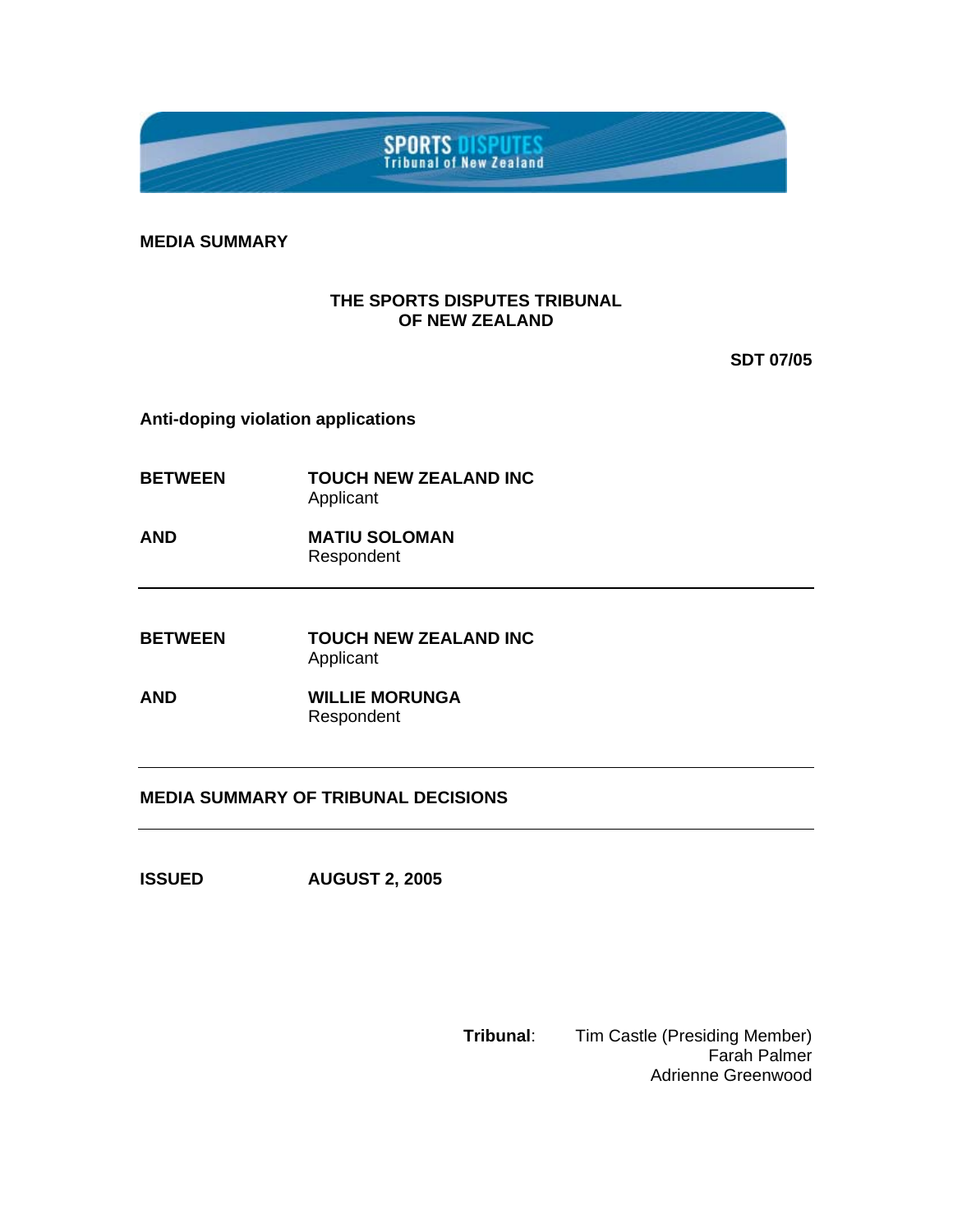## **TRIBUNAL ANNOUNCES TWO DECISIONS**

The Sports Disputes Tribunal of New Zealand has suspended two athletes after positive tests for a prohibited substance, namely cannabis.

The first of the cases involved Touch New Zealand athlete Matiu Soloman and a positive test from a sample taken in Christchurch on 2 March 2005.

The second case involved Touch New Zealand athlete Willie Morunga and a positive test from a sample taken on 5 March 2005 in Christchurch.

Both cases were determined by the same Tribunal panel – Tim Castle (Presiding Member), Farah Palmer (Captain of the Black Ferns) and Adrienne Greenwood (former CEO of Yachting New Zealand). The jurisdiction of the Tribunal is limited to the imposition of penalty.

Athletes Soloman and Morunga were competing in the Touch National Tournament at Queen Elizabeth Park, Christchurch.

In the case of Matiu Soloman, the Tribunal announced that he would be suspended from all participation in the sport of Touch for a period of one calendar month from 1 November 2005 in addition to receiving a severe warning and a strong reprimand.

In the case of Willie Morunga, the Tribunal announced that he would be suspended from all participation in the sport of Touch for a period of two calendar months beginning 1 October 2005 and ending 30 November 2005 in addition to receiving a severe warning and a strong reprimand.

Previously, other instances involving cannabis infractions resulted in the NZSDT issuing a stern warning and reprimand to the athletes involved.

In announcing the suspensions the Tribunal noted that there were strong mitigating factors in Solomon's case; but an aggravating factor in both of the current cases was the fact the athletes had only very recently signed Player Participation Agreements with Touch NZ. In these agreements the athletes undertook to abide by all drug/doping rules and regulations, including those provided by the International Federation, WADA, the International Olympic Committee and the New Zealand Sports Drug Agency.

In the case of Willie Morunga, the Tribunal said an additional aggravating factor was the past history of his Counties-Manukau team with drugs.

Willie Morunga was a member of the side when its members twice transgressed seriously on drug offences in 2004. The Tribunal considered that he clearly understood the protocols and rules but simply elected to ignore them. He therefore received a longer suspension and consequently will not be eligible for a New Zealand side due to compete in October.

In releasing its decisions, the Tribunal noted that although it was fashionable in some circles to debate whether cannabis should be a prohibited substance, this did not form part of the Tribunal's decision making.